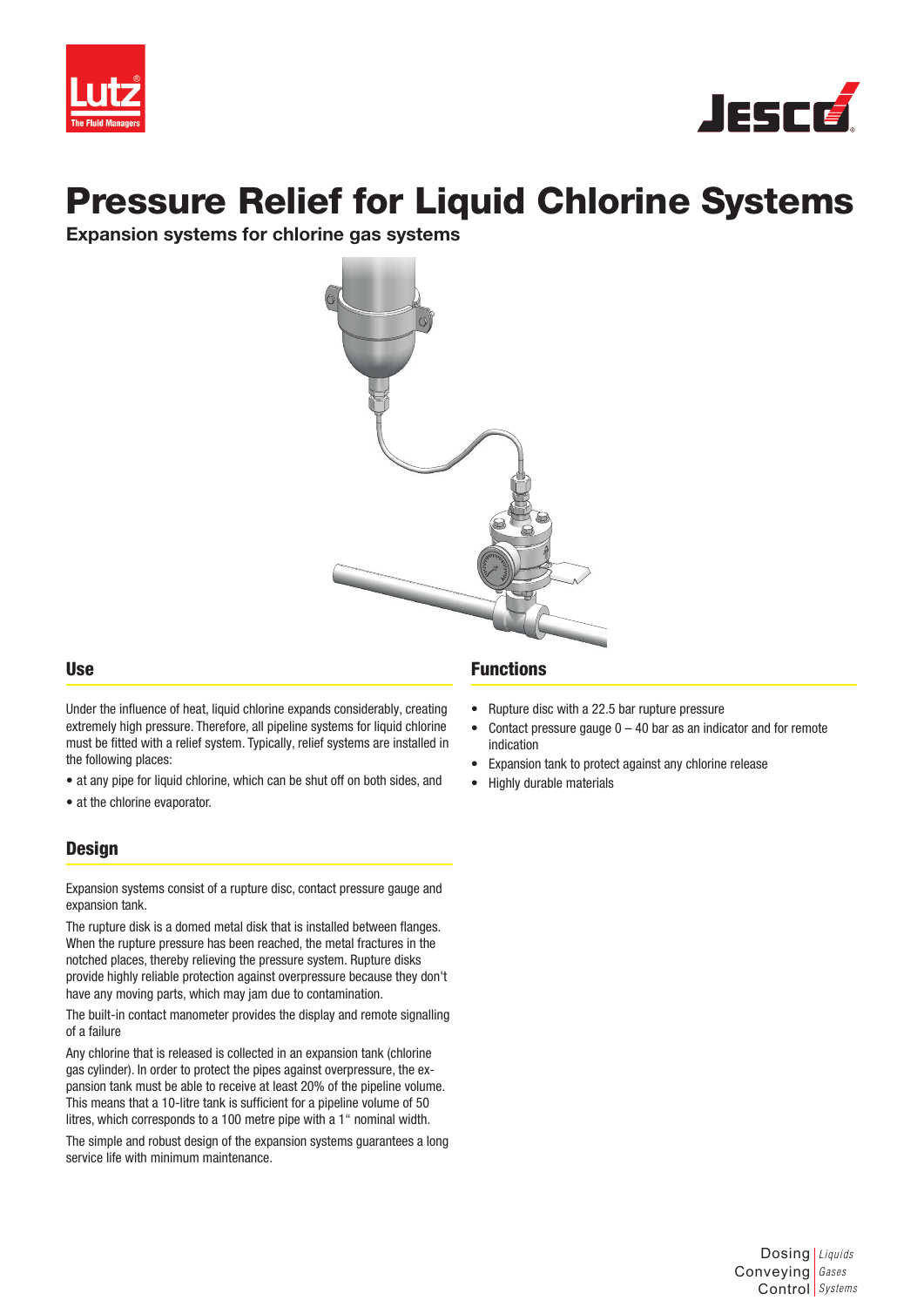

## Technical data

Expansion system consisting of:

| <b>Rupture disk</b>                                                   |               |                                                                                      |
|-----------------------------------------------------------------------|---------------|--------------------------------------------------------------------------------------|
| Material of the rupture disk                                          |               | <b>MONEL</b>                                                                         |
| Material of the rupture disk bracket                                  |               | Galvanic coated brass                                                                |
| Opening pressure                                                      | bar           | 22.5 (at 20 $^{\circ}$ C)<br>21.8 (at 50 $^{\circ}$ C)<br>20.9 (at 100 $^{\circ}$ C) |
| <b>Tolerance</b>                                                      | $\frac{0}{0}$ | ± 10                                                                                 |
| Vacuum-resistant                                                      |               | Yes                                                                                  |
| Nominal width                                                         |               | <b>DN25</b>                                                                          |
| Weight<br>rupture disc with bracket, flanges and threaded connections | kg            | approx. 8                                                                            |

|               | Steel, galvanic coated / silver        |
|---------------|----------------------------------------|
|               | <b>Plastic</b>                         |
| mm            | Ø63                                    |
| bar           | $0$ to $40$                            |
| $\frac{0}{0}$ | ± 2.5                                  |
|               | 50 V / 0.5 A, 10 W                     |
|               | NC (unpressurised contact connection). |
| kg            | approx. 0.3                            |
|               |                                        |

| <b>Flexible connection line</b> |    |                                                |
|---------------------------------|----|------------------------------------------------|
| Nominal width                   |    | DN <sub>6</sub>                                |
| <b>Material</b>                 |    | Copper, galvanic coated                        |
| Pressure stage                  |    | <b>PN40</b>                                    |
| Weight (incl. union nuts)       | kg | $L = 2 m: approx. 0,6$<br>$L = 6 m: approx. 1$ |

| <b>Expansion tank</b>        |     |                                                                    |
|------------------------------|-----|--------------------------------------------------------------------|
| <b>Material</b>              |     | Steel, exterior painted                                            |
| Test pressure                | bar | 300                                                                |
| Weight (incl. wall brackets) | kg  | 10 dm <sup>3</sup> : approx. 15<br>20 dm <sup>3</sup> : approx. 30 |

The permissible ambient temperature for the entire expansion system is  $0 - 60$  °C.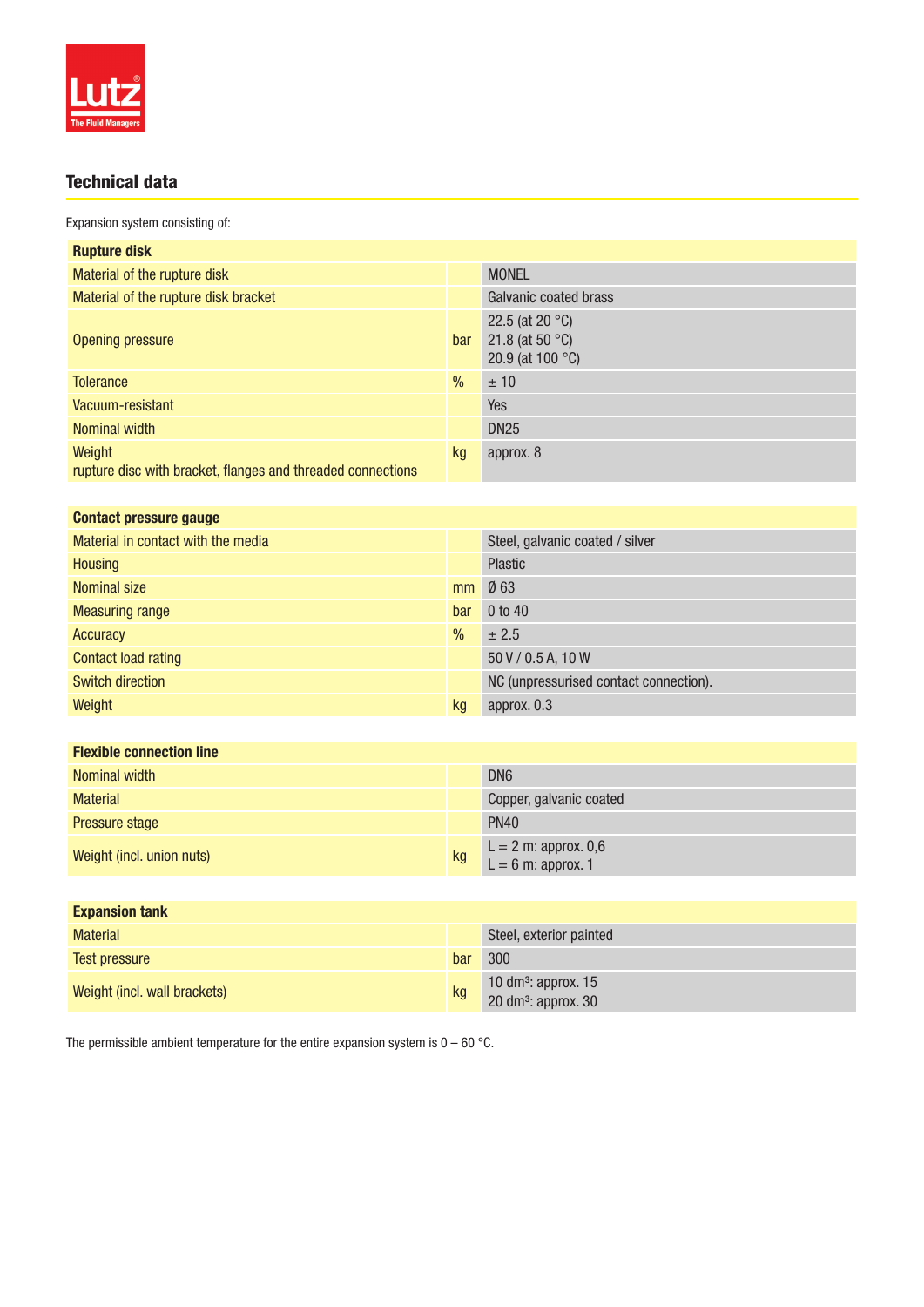

### **Dimensions**







| <b>Scale</b> | $10 \text{ dm}^3$ | $20 \text{ dm}^3$ |
|--------------|-------------------|-------------------|
|              | 850 approx.       | 815 approx.       |
| D            | 135               | 204               |
| A            | 560 approx.       | 520 approx.       |
| B            | 120 approx.       | 150 approx.       |
| C            | 100 approx.       | 135 approx.       |

Flexible connection line



Standard length 2 m,